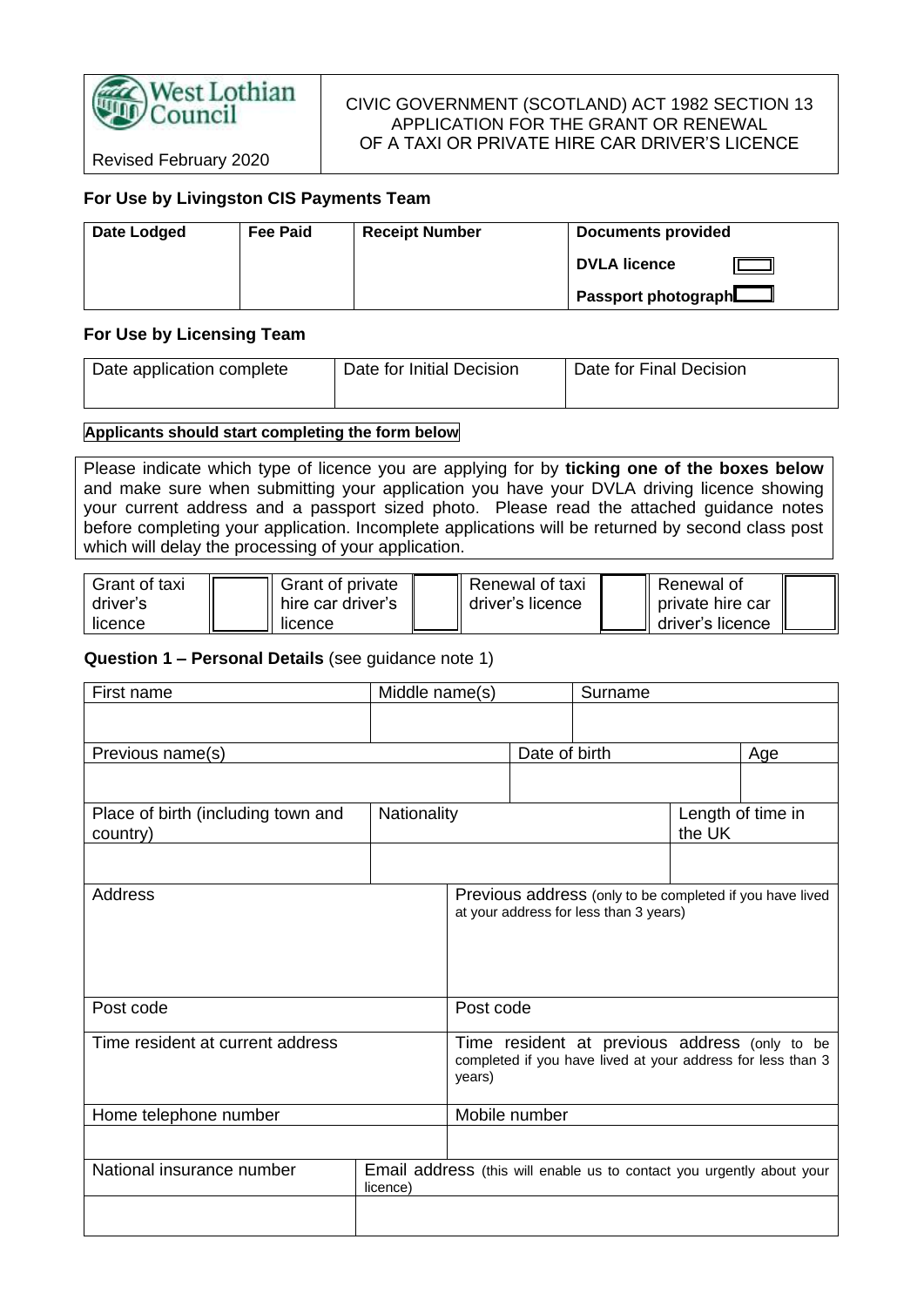# **Question 2 – Driving Licence Details** (see guidance note 2)

| Have you held a full driving licence issued under the Road Traffic Act   Yes  <br>1988 for a continuous period of 12 months prior to the date of this $\sqrt{N}$<br>application? |  |  |
|----------------------------------------------------------------------------------------------------------------------------------------------------------------------------------|--|--|
| <b>DVLA Driver number</b>                                                                                                                                                        |  |  |

# **Question 3 – Previous Convictions** (see guidance note 3)

All crimes and offences must be declared, including any convictions which are spent in terms of the Rehabilitation of Offenders Act 1974, unless they are "protected" convictions as defined in Article 2A of the Rehabilitation of Offenders Act 1974 (Exclusions and Exceptions) (Scotland) Amendment Order 2015. Please note that this is not limited to road traffic offences or offences committed in the UK and includes fixed penalties under the Road Traffic Act 1988 which you have accepted.

| Have you ever been convicted of a crime or offence or<br>accepted a fixed penalty for a road traffic offence which<br>is not a "protected" conviction?                                                                                                                                                                                     |                                                                 |  | Yes<br>No.                                                    |
|--------------------------------------------------------------------------------------------------------------------------------------------------------------------------------------------------------------------------------------------------------------------------------------------------------------------------------------------|-----------------------------------------------------------------|--|---------------------------------------------------------------|
| If yes please complete the details in the box below and<br>continue on a separate sheet if required.                                                                                                                                                                                                                                       |                                                                 |  |                                                               |
| If you are applying for renewal of your licence and any<br>of your convictions or road traffic fixed penalties have<br>occurred since your licence was granted or since the<br>last renewal did you notify West Lothian Council of the<br>conviction(s)? If yes please confirm the date of<br>notification with regard to each conviction. |                                                                 |  | Yes I<br>No                                                   |
| Date of<br>conviction/<br>fixed penalty                                                                                                                                                                                                                                                                                                    | Offence<br>Court where<br>convicted or<br>fixed penalty<br>paid |  | Sentence/penalty and date notified to<br>WLC (if appropriate) |
|                                                                                                                                                                                                                                                                                                                                            |                                                                 |  |                                                               |

# **Question 4 – Licence History** (see guidance note 4)

|                                          |      | Do you currently hold a taxi or $\vert$ Yes $\vert$ If yes, what is your licence number and renewal |
|------------------------------------------|------|-----------------------------------------------------------------------------------------------------|
| private hire car driver's licence $\log$ |      | date?                                                                                               |
| issued by West Lothian Council?          |      |                                                                                                     |
| Have you ever applied for, and been      | Yesl | If yes, which council refused the licence?                                                          |
| refused a taxi or private hire car       | No   |                                                                                                     |
| driver's licence by any council?         |      | When was it refused?                                                                                |
| Have you ever held a licence which       |      | $\sqrt{\frac{1}{100}}$ If yes, which council                                                        |
| was suspended or revoked?                |      | suspended or revoked the                                                                            |
|                                          |      | licence?                                                                                            |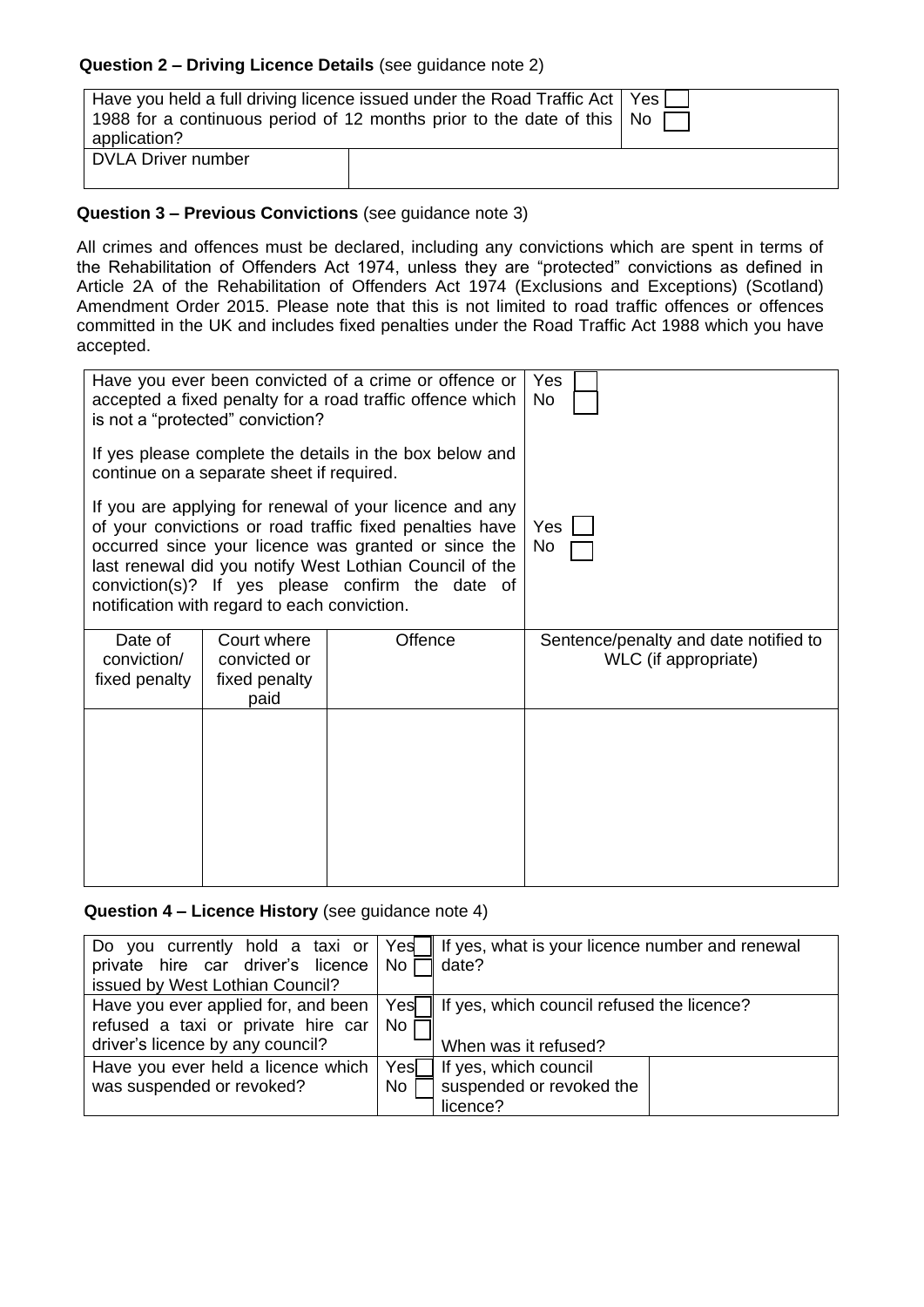| Do you suffer from or have you ever<br>suffered from or received medical<br>treatment in relation to any of the<br>conditions mentioned in the next<br>column?<br>Please answer a single yes or no in<br>the third column. You do not have to<br>answer yes or no to each condition. | cardiovascular problems<br>$\bullet$<br>including heart attack, angina,<br>irregular heart beat; treatments<br>such as coronary artery surgery,<br>stents, pacemaker or defibrillator;<br>circulatory problems such as pain<br>in legs when walking<br>sudden attacks of giddiness or<br>fainting<br>episodes of falling asleep without<br>warning<br>sleep problems<br>٠<br>sleep apnoea<br>daytime<br>or<br>$\bullet$<br>drowsiness<br>drug or alcohol<br>misuse<br>or<br>dependency (in the past 3 years)<br>health<br>mental<br>problems<br>$\bullet$<br>including depression, psychosis<br>or disabling anxiety.<br>neurological problems - including<br>epilepsy, seizures,<br>fits<br><b>or</b><br>convulsions;<br>of<br>loss<br>consciousness;<br>been<br>knocked<br>unconscious in past 5 years;<br>disease or injury of the brain such<br>stroke,<br>mini-stroke,<br>as<br>haemorrhage,<br>tumour,<br>head<br>multiple<br>sclerosis,<br>injury,<br>Parkinson's disease or dementia<br>diabetes - any form<br>serious joint or muscle problems<br>٠<br>cancer diagnosis<br>٠<br>problems with kidneys or liver<br>breathing problems<br>difficulties with limbs or spine that<br>might affect ability to drive<br>eyesight problems (other than<br>need for spectacles, e.g. double<br>blind<br>vision,<br>spots,<br>blurring,<br>attended eye specialist clinic or<br>wearing glasses with correction<br>stronger than +8 dioptres)<br>hearing problems | Yes <sub>l</sub><br>No |
|--------------------------------------------------------------------------------------------------------------------------------------------------------------------------------------------------------------------------------------------------------------------------------------|-------------------------------------------------------------------------------------------------------------------------------------------------------------------------------------------------------------------------------------------------------------------------------------------------------------------------------------------------------------------------------------------------------------------------------------------------------------------------------------------------------------------------------------------------------------------------------------------------------------------------------------------------------------------------------------------------------------------------------------------------------------------------------------------------------------------------------------------------------------------------------------------------------------------------------------------------------------------------------------------------------------------------------------------------------------------------------------------------------------------------------------------------------------------------------------------------------------------------------------------------------------------------------------------------------------------------------------------------------------------------------------------------------------------------------------------------------------------|------------------------|

| Have you ever had a conviction related to drugs or alcohol, even if the conviction   Yes [<br>is considered spent?                                | No         |
|---------------------------------------------------------------------------------------------------------------------------------------------------|------------|
| Are there any other medical conditions, mental or physical likely to interfere with   Yes  <br>the discharge of your duties as a hire car driver? | No         |
| Are you currently taking or been prescribed medication from your doctor?                                                                          | Yes∏<br>No |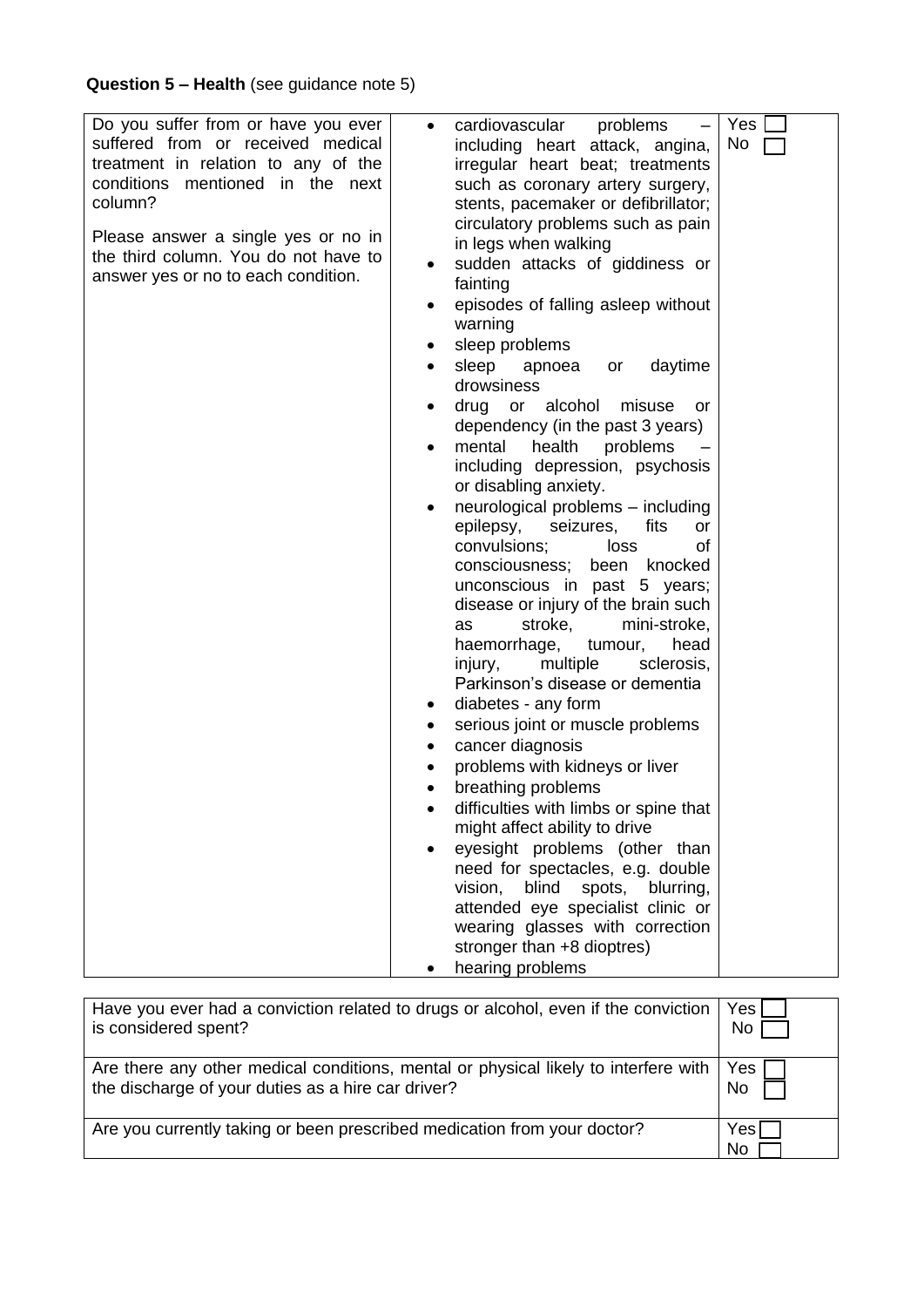**Question 6** (see guidance note 6) - Do you know the hire car licence holder or booking office system you will be working for? If yes please give details below

| $\sim$<br>. .<br>$\tilde{\phantom{a}}$<br>$\sim$ | $\sim$         |
|--------------------------------------------------|----------------|
| <b>NAME</b>                                      | <b>ADDRESS</b> |
|                                                  |                |
|                                                  |                |
|                                                  |                |
|                                                  |                |

**Question 7** – Right to work in the UK (see guidance note 7)

If you are applying for grant or renewal of a taxi or PHC driver's licence for the first time since 1 December 2016 your right to work in the UK will be checked as part of your licence application and this could include the licensing authority checking your immigration status with the Home Office. You must provide evidence of your right to work in the UK in the form of original documentation as part of the application process. Please see guidance note 7 for further information regarding this.

| Do you have the right to work in the UK? | Yes <sub>1</sub><br>No |
|------------------------------------------|------------------------|
|------------------------------------------|------------------------|

## **DECLARATION BY APPLICANT** (see guidance note 8)

I confirm that I have read and understood the Council's licensing conditions which apply to the licence I have applied for (please tick the box opposite)

I declare that the particulars given by me on this form are correct to the best of my knowledge and belief. I enclose a copy of my current DVLA driving licence. (a copy of your licence will be made when you lodge your application)

| Name of Applicant             |  |
|-------------------------------|--|
| <b>Signature of Applicant</b> |  |
| Date                          |  |

Privacy Statement – Data Protection

All personal information that you supply will be used to process your application in accordance with data protection law and the Civic Government (Scotland) Act 1982.

We will share this information with the following bodies:-

- Police Scotland
- The Taxi Examination Centre operated by The City of Edinburgh Council

In addition, if you are required to attend a medical in connection with your application we will share your information with the Council's medical advisors.

We are required by law to protect the public funds we administer. Therefore in line with the National Fraud Initiative (NFI) we may also share your information with other bodies responsible for auditing or administering public funds in order to prevent and detect fraud.

Some of the information provided by you on this form will be held on a register which is available for inspection by members of the public.

Further information about how we handle your personal information, including how long we retain the information, information about the NFI and how you can complain about our handling of your information is available in our Privacy Notice which can be found on the Licensing Team's webpage [https://www.westlothian.gov.uk/licensing.](https://www.westlothian.gov.uk/licensing) A copy of our Privacy Notice is available on request by contacting the Licensing Team, email: [licensingservices@westlothian.gov.uk,](mailto:licensingservices@westlothian.gov.uk) telephone: 01506 281632.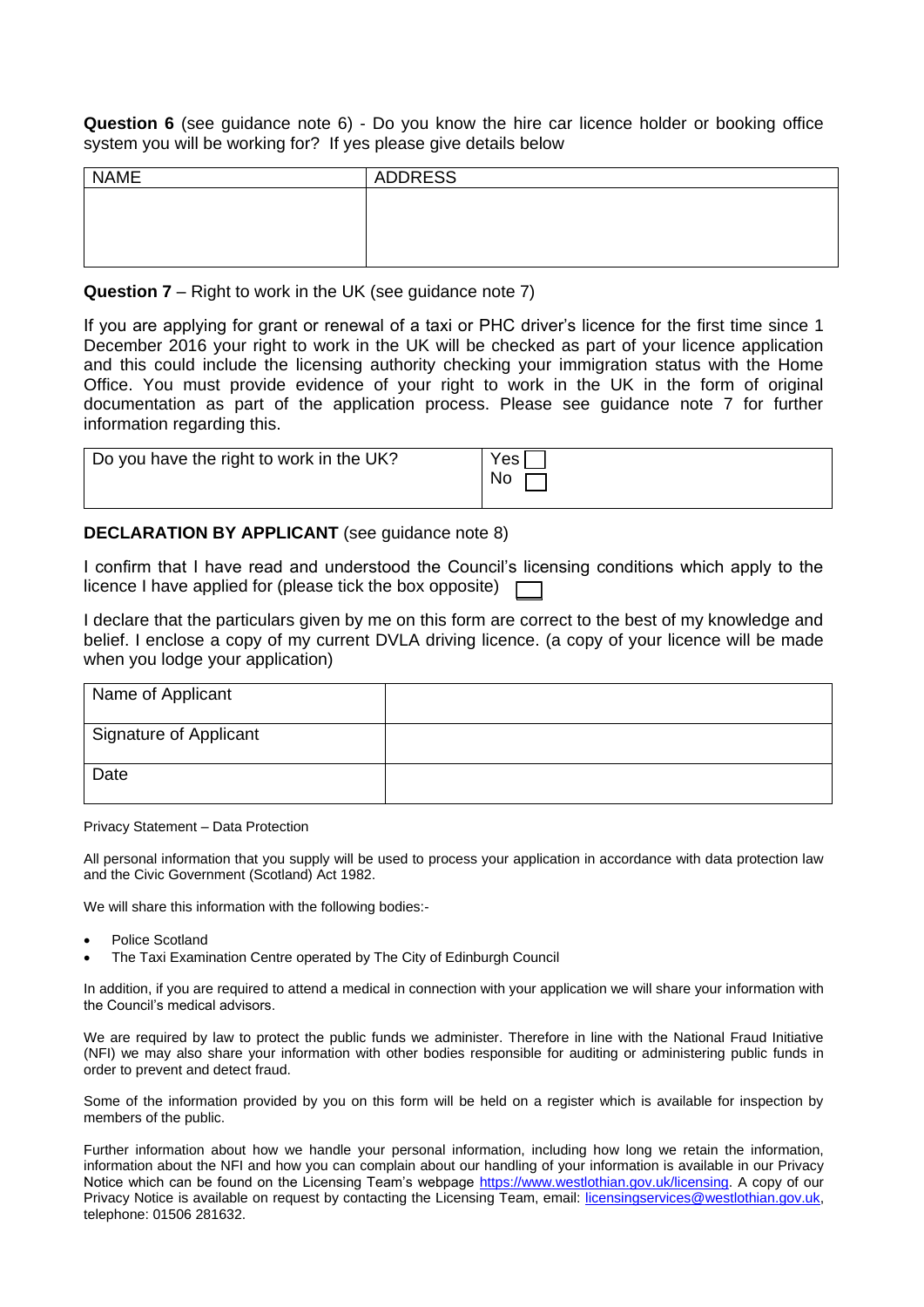## **Application for grant or renewal of taxi or PHC driver's licence**

#### **Guidance notes**

- 1. **Personal Details** please complete all questions regarding personal details and if possible include a mobile telephone number and email address to assist us in contacting you quickly regarding your application.
- 2. **Driving Licence Details** in terms of section 13(3) of the Civic Government (Scotland) Act 1982 a licensing authority cannot grant a taxi driver's licence or a private hire car driver's licence to anyone unless they have held, throughout the 12 months immediately prior to the date of their application, a licence authorising them to drive a motor car issued under Part III of the Road Traffic Act 1988 or a licence which would at the time of the application entitle them to such a licence without taking a test, not being a provisional licence.

This means that if your licence has been revoked or suspended by DVLA or you have been disqualified by a court for any period (however short) during the last 12 months you cannot apply for a licence or to renew your licence unless you have held your licence for a continuous period of 12 months prior to the date of your application. Your driving licence must contain your current address or your application will not be processed.

3. **Previous Convictions** - the attention of applicants is especially drawn to question 3 of this form regarding previous convictions. It is essential that the whole form, including question 3, is completed in full otherwise the application cannot be processed. The provisions of the Rehabilitation of Offenders Act 1974 are complex in relation to applications for taxi and private hire car driver's licences. The general position is that all convictions must be declared, even if they are otherwise "spent" for the purposes of the Rehabilitation of Offenders Act 1974, unless they are "protected" convictions. A guidance note explaining the difference between "spent" and "protected" convictions is available on the council's webpages under "what convictions must be declared?":

<https://www.westlothian.gov.uk/article/34799/Taxi-Driver-s-Licences>

<https://www.westlothian.gov.uk/article/34797/Private-Hire-Car-Driver-s-Licences>

You should seek legal advice from a licensing solicitor if you are in any way unsure what convictions to declare in your application. The council's Licensing Team can provide general guidance and information regarding the law and the council's application forms and processes but cannot provide legal advice including which convictions should or should not be declared.

If you are uncertain as to the dates or details of any of your convictions, you should contact Disclosure Scotland, PO Box No 250, Glasgow, G2 4JS (Phone: 0870 609 6006). Alternatively you can also call at any police office and pick up the appropriate Data Protection Form, requesting 'subject access' to your record.

Your application will be subject to vetting by Police Scotland; however you must still declare your relevant convictions (unspent and spent but not protected). Failure to disclose your relevant convictions will delay the processing of your application and may result in an adverse report being submitted by Police Scotland regarding your application.

- 4. **Licence History** in terms of paragraph 6 of Schedule 1 to the Civic Government (Scotland) Act 1982, where a licensing authority have refused an application for the grant or renewal of a licence, they shall not, within 1 year of their refusal, entertain a subsequent application from the same applicant for the grant of the same kind of licence, unless in the council's opinion there has been, since their refusal, a material change of circumstances.
- 5. **Health** in terms of section 13(4) of the Civic Government (Scotland) Act 1982, the council may at any time for the purposes of satisfying itself that an applicant or licence holder is physically fit to drive a taxi or private hire car, require an applicant or licence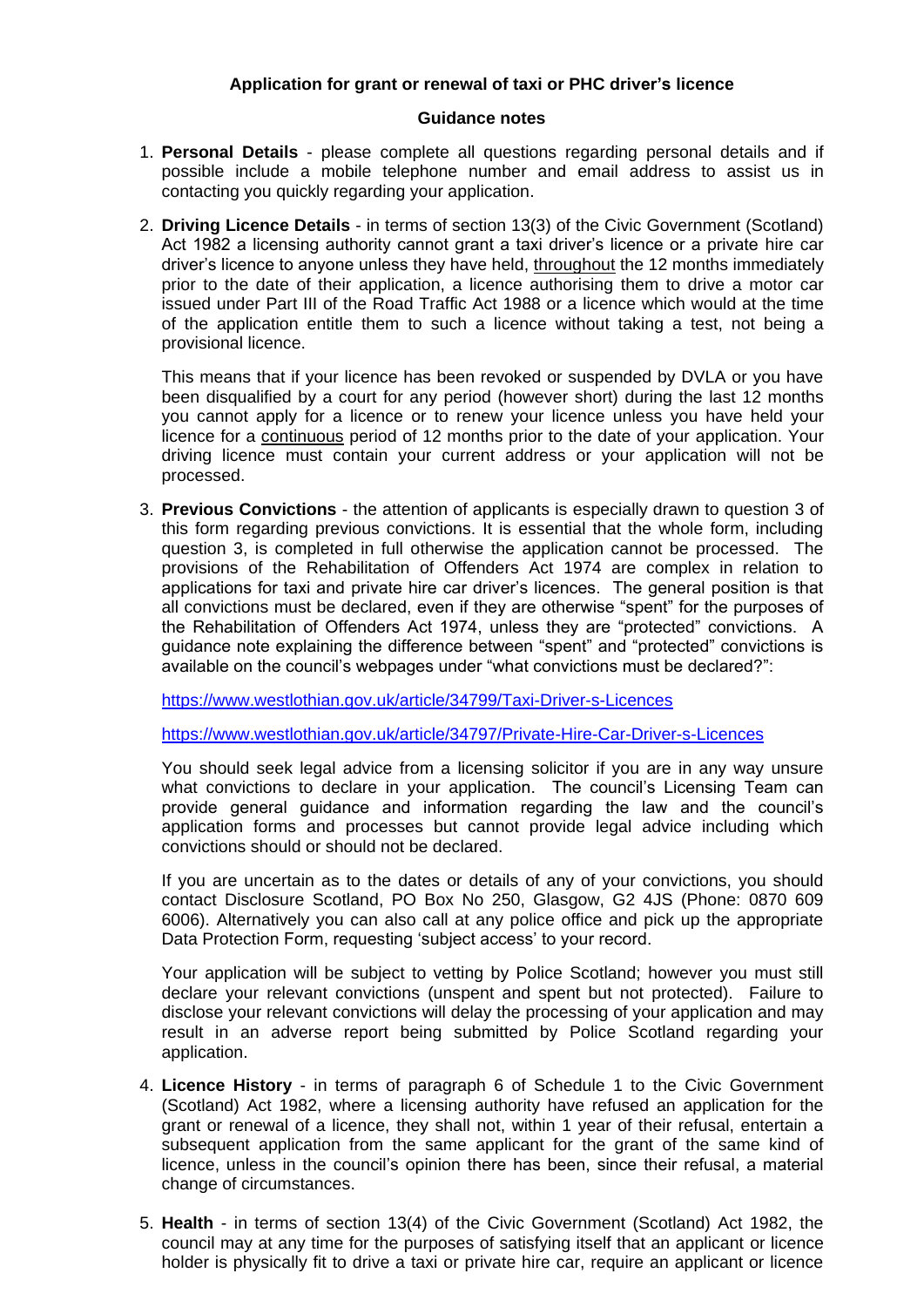holder to submit to a medical examination, by a medical practitioner arranged by the council. The council has adopted the Group 2 medical standards as applied by DLVA to bus and lorry drivers to the medical assessment of taxi and private hire car drivers. You must answer all four parts of question 5 honestly. Certain medical conditions may exclude you from driving a taxi or private hire car and you should discuss your medical history and the application of the Group 2 standards with your own GP prior to submitting your application as additional tests may require to be arranged by your doctor before you can be certified as fit to drive a hire car. It is council policy that new applicants for hire car driver's licences must be certified fit to drive a hire car for at least one year. You should therefore bring any additional information which your doctor provides to the medical examination.

Medicals will be required for all drivers over 45 and will be arranged to applicants under 45 depending on your circumstances. If you are selected for medical examination you will usually be examined every five years or more frequently as required by the Council's medical practitioner; those over 65 are examined annually. Additional medicals may be undertaken at the request of the council's medical advisors.

When a medical assessment has been arranged for you will be asked to provide an email address so we can send you confirmation of the appointment and a leaflet explaining what the assessment will entail. If you are unable to provide an email address a copy of the leaflet is available to view on the taxi driver's licence and PHC driver's licence webpages.

- 6. **Details of Employer or Booking Office** if you have already agreed to work for a hire car licence holder or a booking office you should note the details at this part of the application.
- 7. **Right to Work in the UK** in terms of section 13 of the Civic Government (Scotland) Act 1982 as amended by the Immigration Act 2016 the council as licensing authority is under a duty not to grant or renew a taxi or private hire car driver's licence to any person who does not have the right to work in the UK. In order to discharge this duty as part of the application process the council has to check that that you hold one of a number of documents showing that you have permission to work in the UK. This check will be made if on or after 1 December 2016 you apply for grant of a taxi or private hire car driver's licence or when you first apply to renew your licence after that date. You will be required to attend an interview and provide evidence of your right to work in the UK within 3 months of the date on which your application is made. Should you fail to do so, your application will be treated as incompetent and will not be processed further. Further information is available on the council's webpages under "will my application be subject to a right to work check?"

<https://www.westlothian.gov.uk/article/34799/Taxi-Driver-s-Licences>

<https://www.westlothian.gov.uk/article/34797/Private-Hire-Car-Driver-s-Licences>

If there are restrictions on the length of time you may work in the UK, your licence if granted will not be issued for any longer than this period. In such circumstances the check will be repeated each time you apply to renew your licence. If, during the period in which you hold your licence, you are disqualified from holding a licence due to your immigration status, your licence will cease to have effect and you must return it to the council as licensing authority, as failure to do so will constitute a criminal offence.

8. **Declaration by Applicant** - any person who in making an application for the grant of a licence, makes any statement, which he knows to be false, or recklessly makes any statement that is false in a material particular, shall be guilty of an offence and shall be liable on conviction, to a fine not exceeding £2500.

It is important that applicants for hire car licences read and understand the council's standard conditions which will be applied to their licences if granted. The licence conditions are available to view on the council's website https://www.westlothian.gov.uk/taxi-and-private-hire-cars. Applicants must tick the box at question 8 to confirm that they have read and understood the conditions.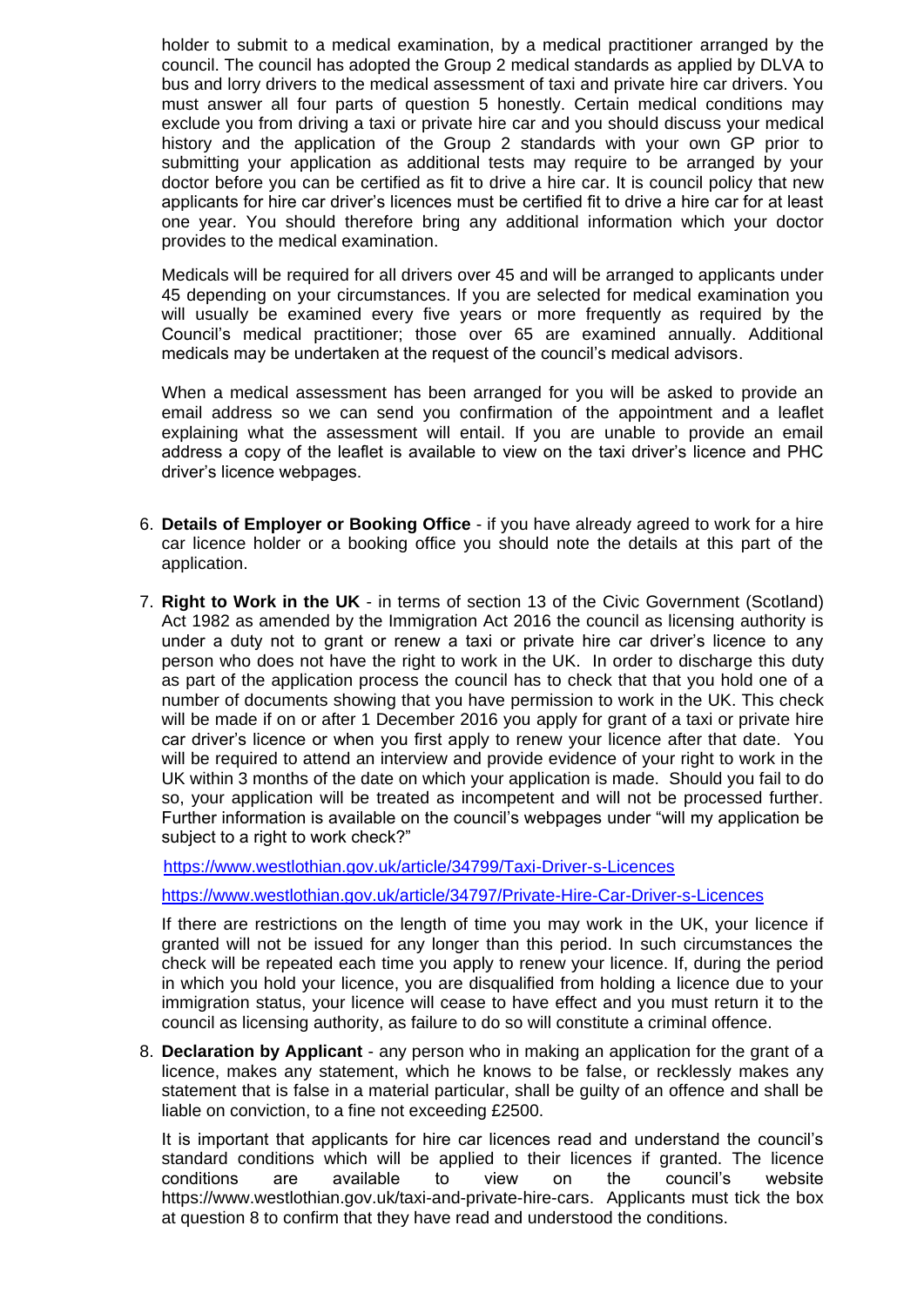## **Further information about taxi driver's licences**

A taxi driver's licence authorises a person to drive or have charge of a taxi and also to drive or have charge of a private hire car. All first time applicants for taxi driver's licences are required to take a test of their knowledge of the West Lothian area and on receipt of your application you will be issued with a copy of the Street Map of West Lothian published by the council. Tests take place every few weeks at Edinburgh City Chambers and once vetting of the application is completed you will be contacted by the Licensing Team who will arrange this for you. The test is based on information contained in the West Lothian map published by the council.

If within the first year of a private hire car driver's licence being granted an application is made for the grant of a taxi driver's licence the fee due will be the current administration fee as noted on the list of hire car fees which can be found on the above webpages.

The knowledge test comprises four sections and has a total of 100 questions. One mark is given for each correct answer. In the first section applicants are asked to identify which towns a number of housing areas or estates are situated in. The second section requires the applicant to state the nearest main road to a number of named streets. The third section requires applicants to identify the streets in which various pubs and clubs are located. The final section asks where the nearest main road is to a number of miscellaneous premises such as businesses, health centres, schools and entertainment venues. Main roads are shown coloured brown/gold on the map. Each section accounts for roughly 25% of the total mark. The pass mark is 80%. One resit is allowed if an applicant does not achieve 80%. A copy of the current West Lothian map is issued on receipt of an application.

Applicants are allocated one hour to complete the test.

Applicants who require a reasonable adjustment in terms of the Equality Act 2010 should contact the Licensing Team in writing by email or letter prior to making arrangements to sit the test.

#### **Further information about private hire car driver's licences**

A private hire car driver can only take charge of a private hire car and cannot take charge of a taxi. There is currently no requirement for an applicant for a private hire car driver's licence to take a topographical test.

If within the first year of holding a private hire car driver's licence a licence holder wishes to apply to be a taxi driver an application should be made in the usual way but a reduced fee is payable which is the current administration fee as shown in the list of fees on the above webpages.

#### **How do I make application for the grant of a taxi or PHC driver's Licence?**

Applications for the grant of a hire car driver's licence must be submitted in person by the applicant at the payments office, Arrochar House, Almondvale Boulevard, Livingston, EH54 6QJ along with the appropriate fee, your DVLA photocard driving licence and a passport sized photograph. Alternatively if you still have the old style paper licence this should be accompanied by some form of photographic identification i.e. passport. Staff at the payments office will copy the evidence of your identity and immediately return the documentation. Please note that your DVLA driving licence must contain your current address or your application will not be processed.

#### **How do I make application for the renewal of a taxi or PHC driver's licence?**

If your application is for the renewal of an existing licence it must be submitted at the payments office, Arrochar House, Almondvale Boulevard, Livingston, EH54 6QJ but does not have to be submitted by the person named on the application form. The application must be accompanied by the appropriate fee, the DVLA photocard licence and a passport size photograph.

Please note that you are only able to continue in your activity as a licensed taxi or private hire car driver if a valid renewal application is received prior to the expiry of your current licence. If you do not make a valid application for renewal of your licence before its expiry date your licence will expire and it will be a criminal offence for you to undertake any activity as a taxi or private hire car driver, liable on summary conviction to a fine. In terms of paragraph 8(5A) of